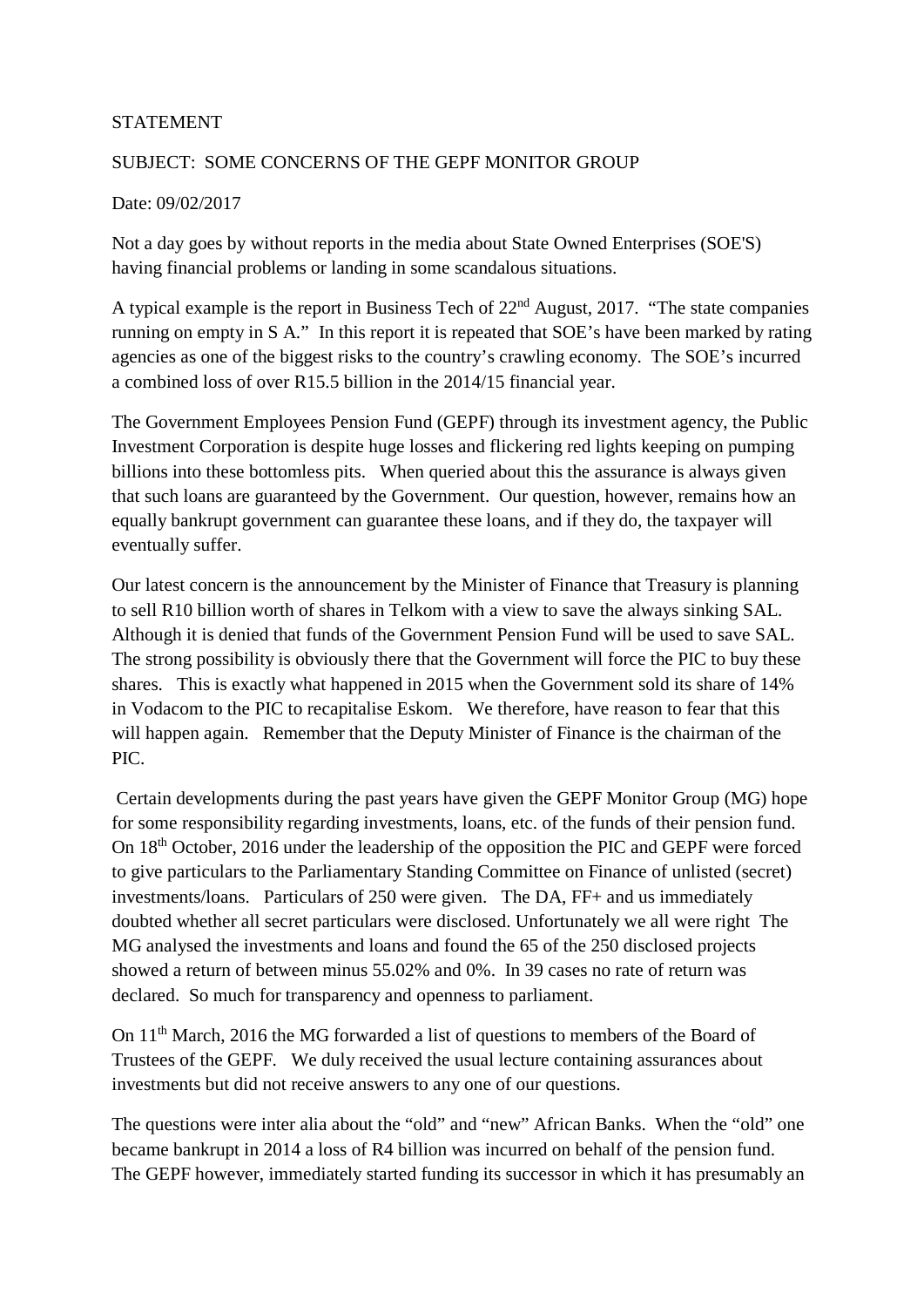interest of 25%; SOEs like Sanral, Eskom, ACSA, Transnet to the amount of R186,13 billion for the 2014/15 financial year; investments in Lonmin, Bridge City Mall, Centre Point (Milnerton), Malelani Travel Lodge, and more.

In Independent Media the GEPF bought a share at R500 million and granted a loan of about R800 million in this very risky venture. The declared reason for making these millions available to buy Independent Media was, according to Dr Dan Matjila, CEO of the PIC, to create a black Naspers. Really? With money belonging to pensioners?

Nowhere in all these investments/loans will you find any particulars about the required by law purpose of investments on behalf of a pension fund, namely the benefit of the fund.

When no replies to our questions were received by  $18<sup>th</sup>$  October, 2016 and after the meeting of the Portfolio Committee on Finance, the PIC undertook to supply the required answers. Members of the GEPF were present. They (PIC) were of the opinion that the questions really required simple answers.

Again no answers came forth although meetings between the MG, PIC and GEPF took place and also despite correspondence about the questions.

On 19 July, 2017 at another meeting between these three organisations a trustee member of the GEPF out of the blue announced that no questions will be answered. This effectively blocked the PIC from giving the required answers. Some nonsensical reasons for this decision were given. They knew very well since 18 October, 2016 that the PIC undertook to furnish the answers and never objected to them doing so. At a meeting on 9 November, 2016 in Cape Town a trustee member partially answered without objection a question from the floor about African Bank and listened to an answer by the member of the PIC to another question. Both questions referred to matters included in the list of questions dated 11 March, 2016. No objections were raised.

Despite the slap in the face on 19 July, 2017 the PIC and GEPF were invited to address and answer questions at the Annual General Meeting of the MG on 11 August, 2017. Again no answers were forthcoming. This time for other reasons by the GEPF inter alia that reports will be made available after the meeting of the Parliamentary Committee on Public accounts. This about matters raised on 11 March, 2016 already.

This new secrecy about investments/loans is to say the least shocking. It inevitably creates the impression that something untoward is happening and that the GEPF is not accountable to the only owners of the pension fund, the members of the fund. It is therefore, doubted if the full picture will be given to the parliamentary committees concerned. The only hope remaining is that of parliament and the media will see that this does not happen. The time has now arrived for the Monitor Group to employ less friendly ways to extract answers about matters concerning their pension fund.

Next time the MG had cause of high hopes for the safeguarding of the fund came when Mr Themba Godi, Chairman of the Standing Committee on Public Accounts announced that his committee wanted action to be taken against those implicated corruption in SOE'S . He also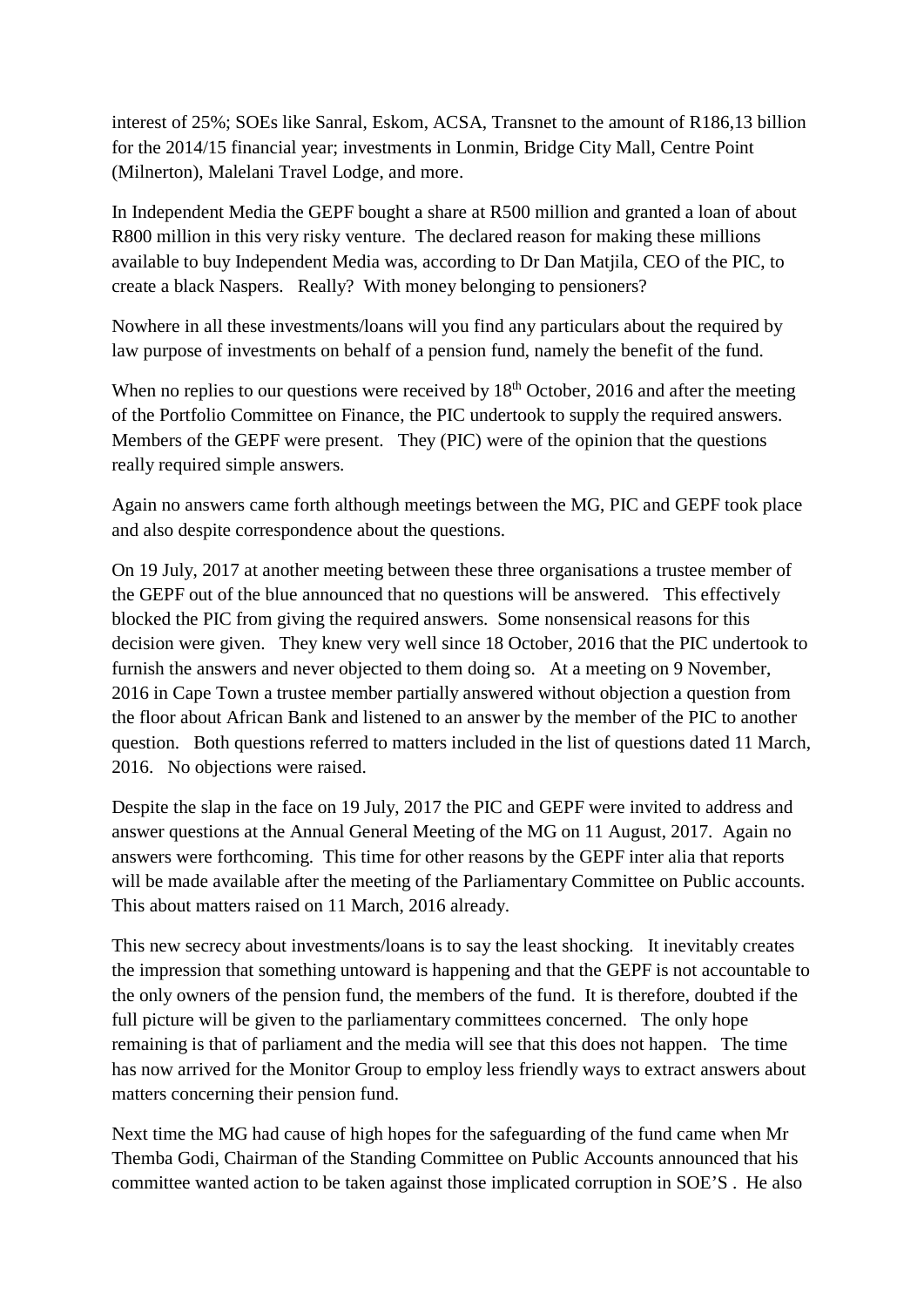said "What is clear is that there are serious governance issues in our SOE'S." We presumed a full scale investigation would follow.

This belief was strengthened when the chairman of parliamentary committees, Mr Frolick, announced that there would be four committees investigating SOE's. This together with a full scale investigation by a Commission into the so called state capture also as favoured by the Deputy President, Mr Ramaphosa raised high hopes.

Any hope of proper investigation by Parliamentary Committees was dashed when it was announced that Parliament does not have the necessary funds for such investments. Seeing that such investigations can help so much to safeguard our pension fund it is wondered if the Board of Trustees could not instruct the PIC to make the necessary funds available for the investigations.

The Monitor Group has no direct interest in a commission of enquiry into the state capture but has taken not of a report by academics entitled "Betrayal of promise: How South Africa is being stolen" because the Public Investment Corporation is referred to in a few places in the report. For example: "Zuma's power elite realised that to effectively centralise control over rent seeking they needed control of the ……. The Public Investment Corporation and the unique power available in the Minister of Finance to issue guarantees. This is only possible if a loyal Minister of Finance is in place."

In this report reference is made of the capture of SOE's by the Guptas and the role(s) played by Brian Molefe.

Much information in this report strengthens our severe distrust in SOE's.

It is high time that everything about the SOE's be made public. Unfortunately we do not believe the Minister of Finance when he gives assurances. Regarding SAA it is really a matter of the lady doth protest too much. He issues a statement every few hours about the financing of the bankrupt SAA. Time and time again we are assured that the funds of the GEPF will not be used.

We, however, have reasons to distrust him. At the recent ANC Policy Conference he suggested that the role of the Public Investment Corporation be changed so that its funds can be invested to accelerate Radical Economic Transformation. According to him it at present only serves the elite whites.

We have news for the Minister. At least 80% of the members, and therefore owners, of the fund are not white.

The Minister and his deputy often speak as if the money in the fund belongs to them. We are very much aware that the deputy is the Chairman of the PIC.

The assurances by the Minister about the SAA and the possible sale of Government shares in Telkom reminds us of what happened in 2015 when the Government sold shares in Vodacom to save Eskom. The buyer? The PIC of course using the money of our pension fund. Why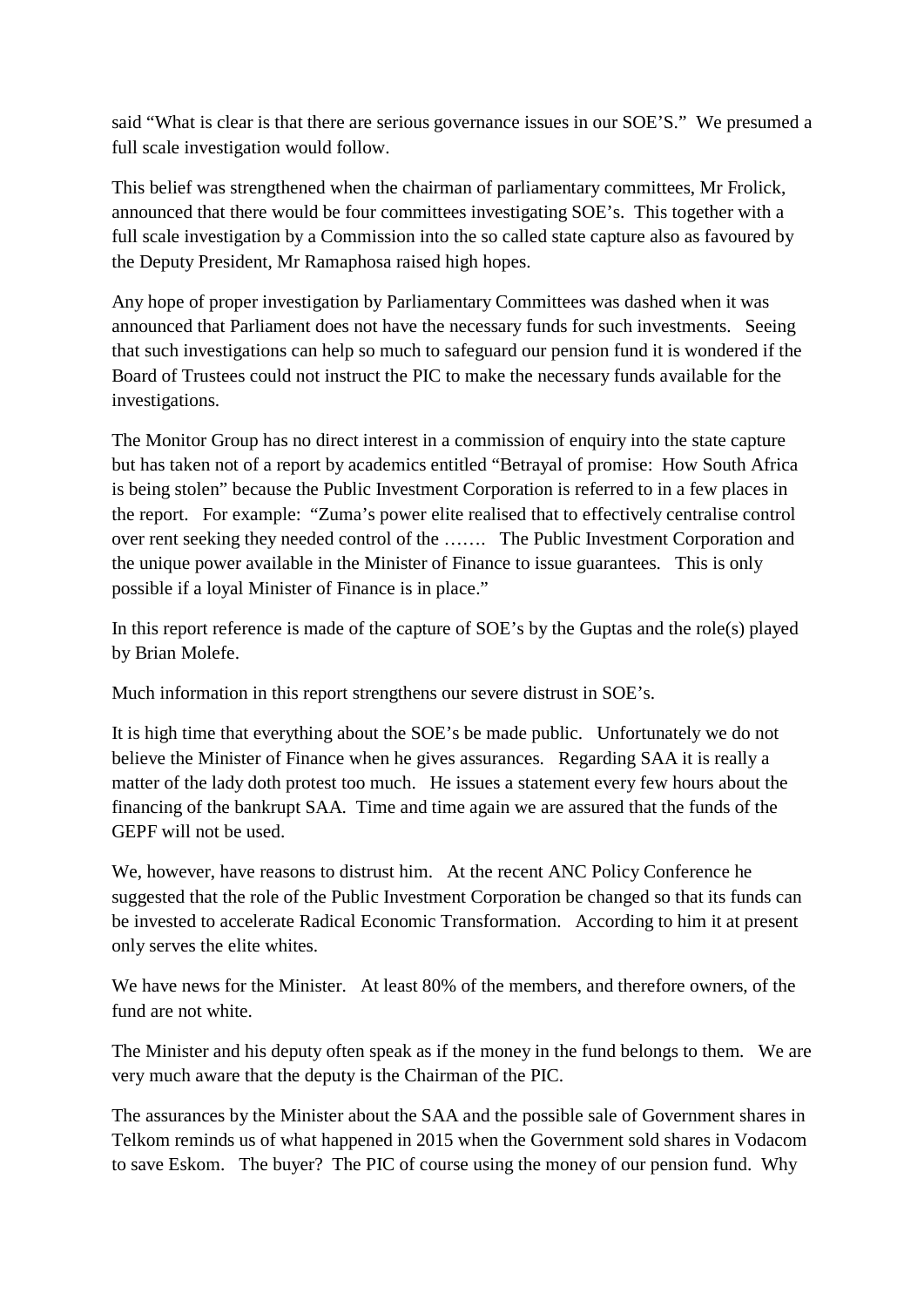would this not happen again. Our pension fund is therefore again in jeopardy. Nor can the assurances by the GEPF be accepted. How can we if they withhold other information from pensioners.

The financing of the SOE's is in such a bad state that many SOE's have suspended their bond auctions. There are simply no interested buyers. This leaves the SOE's as the only buyers which of course again lead to distrust.

The Minister of Finance recently, in one of his many statements about the SAA said that the fundamental problem of the SAA is how it has been led. In an article in Moneyweb it is stated that the troubles of the SAA are indicative of the poor governance of SOE's.

Minister Des van Rooyen recently said that we will always have cadre deployment with us.

This really brings us to the crux of our problems with especially the SOE's but also with reckless and negligent investments by and behalf of our pension fund.

Why are the people responsible for bad management, plain incompetence, bad governance, etc. not taken to task? The instruments for doing this and holding them responsible through criminal and civil law are there but are not used.

Everybody knows what is wrong but nothing is done about it be it for political or any other reason.

A good example is the African Bank saga. According to the Myburgh Committee management and directors dealt in reckless and negligent ways with deposits, thus money belonging to somebody else. (like our pension fund losing R4 billion). Opposition members of Parliament insisted that the report be referred to the Public Prosecuting Authority and then? Silence. Incidentally should the people responsible for the investment of our pension money not also be investigated? Not only criminal action but also financial accountability should be looked at, of all concerned.

All of us will be well advised to again read the excellent and informative article by Dr Dale McKinley in Engineering News on 5 July, 2017. "The legal weapons in the ongoing battle against impunity at parastatals." He skilfully points the legal instruments available to bring culprits and incompetent cadres, especially in SOE's but actually everywhere to book.

I quote only one paragraph from this comprehensive article: "Nonetheless, despite the overwhelming evidence, both past and present, coupled with mounting citizen anger and frustration, impunity still reigns supreme. Precious few of those implicated SOE leaders and board members have had to pay any price whatsoever, something political (party and State) protection has gone a long way to ensure."

Dr McKinley refers to the Public Finance Management Act of 1999, making provision for an accounting authority "wilfully or in a grossly negligent way" fails to protect ….." act with fidelity, honesty, integrity and in the best interests of the public entity". There are off course also remedies available in other laws as well as the common law.